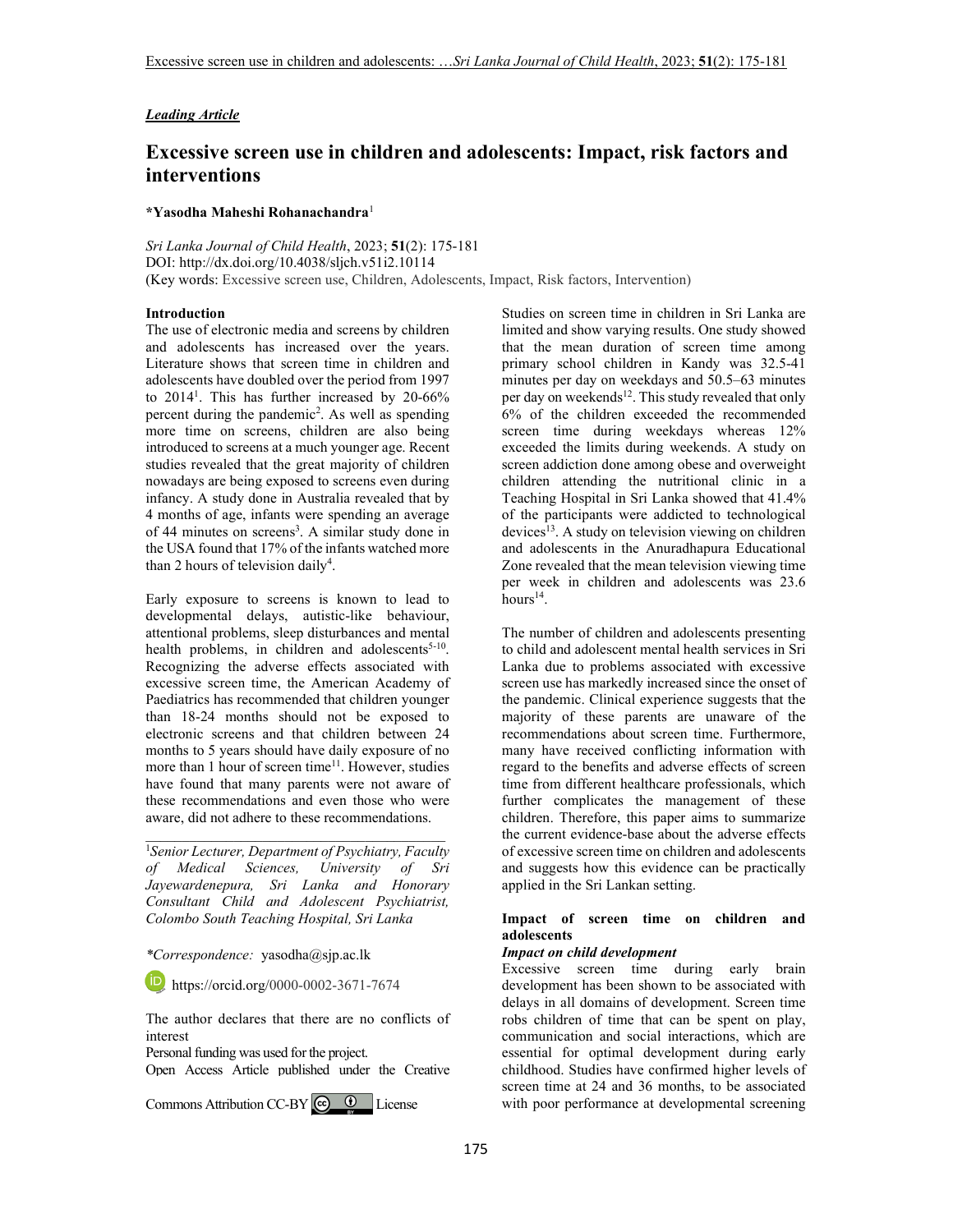tests at 36 months and 60 months respectively<sup>9</sup>. An inverse relationship between screen time and motor skills in young children, especially with regard to manual dexterity has been described in some studies<sup>15</sup>. Language delay associated with excessive screen time is well-documented in the literature with several studies confirming this association. The relationship between excessive screen time and language delay has been shown to be especially high for children who are introduced to screens during infancy, to those who started using screens before 12 months and spent more than 2 hours on screens, having a 6-fold risk in developing language delays<sup>5</sup>. Higher screen times at 29 months was also shown to be associated with decreased vocabulary and less school readiness at 65 months of age<sup>16</sup>. Furthermore, screen time has been shown to affect the development of socio-emotional skills and play skills in children. Excessive screen time is also suggested to affect cognitive development in young children. Poor executive functioning, decreased attention, poor problem-solving skills, decreased thinking skills and poor memory have been described as consequences of excessive screen time<sup>9,17</sup>. Early exposure to digital media, greater duration of use and media multi-tasking have been described as risk factors for poor executive<br>functioning. Quite alarmingly, premature functioning. Quite alarmingly, premature neurodegeneration and early-onset dementia have also been suggested as possible outcomes of excessive use of screens, as evidenced by differences in thinning of the cortex in children who used electronic media for more than 7 hours per day<sup>18</sup>. Increasing attention has recently been paid to the association between screen time and autistic-like symptoms in pre-schoolers. Introduction to screens in early life (especially before 2 years of age), longer periods of daily use and longer cumulative screen time since birth have been described to be associated with a higher risk of developing autism-like symptoms<sup>7,19</sup>.

## *Impact on learning and academic performance*

Contrary to popular belief, research shows that children under the age of 2 years do not have the capacity to learn from electronic screens. Children younger than 2 years are in the Piaget's sensorymotor stage of cognitive development, with lack of symbolic thinking and memory flexibility to transfer material learnt from a 2-dimensional screen to a 3 dimensional world<sup>20,21</sup>. Children at this age learn best through play and social interactions with their caregivers. Pre-schoolers, on the other hand, do have the capacity to learn language and literacy skills through high quality, well-designed, interactive educational media. However, research shows that out of the proportion of time pre-schoolers spent on screens, only a minority was used for educational purposes. Studies have found that the impact of screen use on academic performance depended on the type of activity engaged in, rather than the total time spent on screens. According to the results of a meta-analysis of 58 studies, passive television viewing and video game playing had the highest negative impact on academic performance, whereas the use of electronic media for educational purposes had a positive effect on academic performance<sup>22</sup>. In addition, this study revealed that the adverse impact of screen use on academic performance was higher for adolescents than for children.

## *Impact on physical health*

The negative physical effects associated with excessive screen time is well-documented. The association between excessive screen time and increased cardiovascular risk is confirmed by several studies and is thought to occur via sedentary lifestyle and unhealthy food habits leading to obesity, high blood pressure, insulin resistance and high-density lipoprotein dysfunction<sup>23</sup>. In addition to the effects on the cardiovascular system, screen time has been shown to be associated with a variety of visual problems in children and adolescents. Research has described eye fatigue, blurring of vision, dryness of eyes, eye discomfort, myopia, transient diplopia and eyelid tics to be associated with excessive use of electronic screens. Moreover, deterioration of binocular coordination of saccades, lower speed of saccades and decreased divergence capacity have also been described $24-25$ . Excessive use of screens is also associated with significant musculoskeletal effects such as reduced bone density and musculoskeletal pain and discomfort via its effect on posture<sup>26</sup>. Children who had greater screen time and shorter viewing distance were especially at risk of developing musculoskeletal problems.

## *Impact on sleep*

Electronic media is known to be associated with a reduced amount of sleep, poor quality of sleep, delayed bedtime and delayed onset of sleep. A recent review described an association between screen time and poor sleep outcomes in 90 percent of the cases<sup>6</sup>. An hour of screen time was found to lead to loss of 16 minutes of sleep, in children, in a study done in 2017. Another study demonstrated that adolescents engaging in excessive screen use were 1.34 times more likely to suffer from insufficient sleep. Furthermore, the relationship between sleep and screen time is postulated to be bidirectional. Excessive screen results in insufficient sleep which in turn is thought to lead to daytime fatigue the next day, resulting in less physical activity and further use of electronic media<sup>27</sup>. Several mechanisms have been thought to contribute to the impairment of sleep associated with electronic media. One postulated mechanism is through suppression of melatonin production through exposure to bright light and blue light emitted by the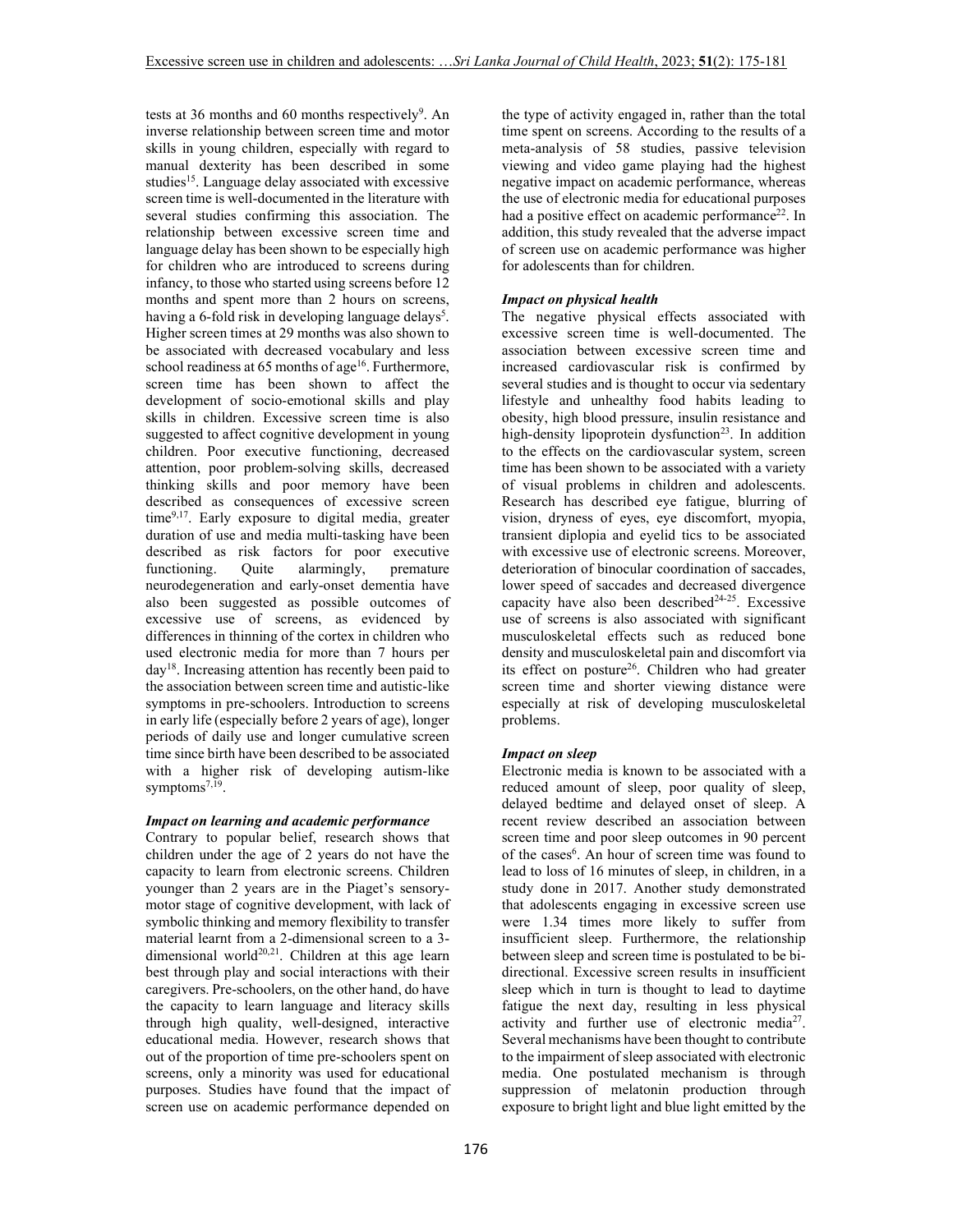electronic screens during evening and night time use<sup>28</sup>. Psychological arousal that occurs due to engaging in stimulating video games or watching arousing content is also thought to be responsible<sup>28</sup>. In addition, reduced physical activity associated with excessive use of screens is also thought to contribute to the sleep disturbances.

## *Impact on mental health and behaviour*

Excessive use of digital media has been shown to be associated with poor psychosocial health, including loneliness, withdrawal from family and poor selfesteem. A relationship between excessive electronic media use and attention deficit hyperactivity disorder, depression, anxiety and suicidal thoughts has also been confirmed by several studies<sup>8,29</sup>. Depressive symptoms and screen time are described to have a non-linear dose-response relation $30$ . There is also abundant evidence on the association between exposure to violent media through television or video games and aggression in children and adolescents. Studies have reported increased aggression and violence, increased anti-social behaviour, social difficulties, reduced prosocial behaviour and lack of empathy to be associated with viewing violence on media<sup>23,31</sup>. Furthermore, a link has been found between exposure to violent media between 6-10 years of age and violent behaviour, antisocial personality disorder and criminal convictions in early adulthood. Digital media has also been shown to have an impact on substance use in adolescents, with the association being greater for higher screen time<sup>32</sup>.

## **Risk factors for excessive screen use for children and adolescents**

Demographic factors such as lower socio-economic status, lower maternal education and social marginalization have been showed to be associated with increased screen use in children. Family factors such as single parent families, having a sibling or the father as the primary caregiver, parental divorce and low connectedness between the family members have also been shown to be risk factors for higher screen use in children and adolescents. Higher levels of parental digital media use is an important predictor of excessive screen time in their children and is thought to be moderated through modelling and social learning<sup>33-34</sup>. Positive parental attitudes with regard to digital media, having a television, computer or a video game console in the bedrooms, greater number of televisions, computers and video game consoles in the household and having meals in front of digital media are also identified as risk factors for problems with excessive screen use in children. Parental mental health problems, especially parental depression, have also been described as a predictor of screen time related problems in children.

Child factors such as older age of the child, male sex, difficult temperament, problems with selfregulation and delays in social and emotional development have been described as risk factors for problematic use of digital media. It is thought that parents of difficult children and children with socioemotional difficulties often use digital media as a means of calming down their children, which leads to problematic screen use later. Being an only child has also been identified as a risk factor due to parents usually being reluctant to set limits to their only child. On the other hand, authoritative or authoritarian parenting styles with clear rules around screen time are shown to be protective factors against problematic use of screens<sup>33-34</sup>.

## **Interventions to prevent excessive use of screens in children and adolescents**

Given the physical and psychosocial adversities associated with excessive use of digital media in children and adolescents, measures should be taken for prevention, early identification and treatment of these children to minimise the long-term harmful impact of screens. This cannot be done by parents or a single healthcare professional alone, but requires participation and collaboration between various stakeholders.

## *Role of parents*

Parents have the greatest role in preventing their children from excessive use of digital media. The first step in prevention of excessive screen time is to have age-appropriate rules and limits around screen time. These rules should not only focus on the overall time spent on screens, but should also include limits on the timing of use and the content accessed. For example, it is recommended that screens should not be allowed during mealtimes and one hour prior to bedtime. Keeping electronic devices in their bedroom should also be discouraged<sup>11</sup>. However, enforcing strict rules around screen time to older adolescents may be practically difficult and may actually be counterproductive. For older adolescents, open communications about the dangers of online environments and online safety, while enforcing only essential rules around screen time is more practical. It is also essential for parents to familiarise themselves with social media and digital technology so that they are able to monitor the content accessed by their children on electronic media. It is also necessary to periodically check what content or apps have been downloaded by your child and remove any inappropriate content. Using software to limit access to inappropriate content online is also essential. With younger children, co-viewing (i.e. watching television with their children) is important to make sure they understand the content that is viewed and to give them an opportunity to clarify any doubts. Parents should encourage their children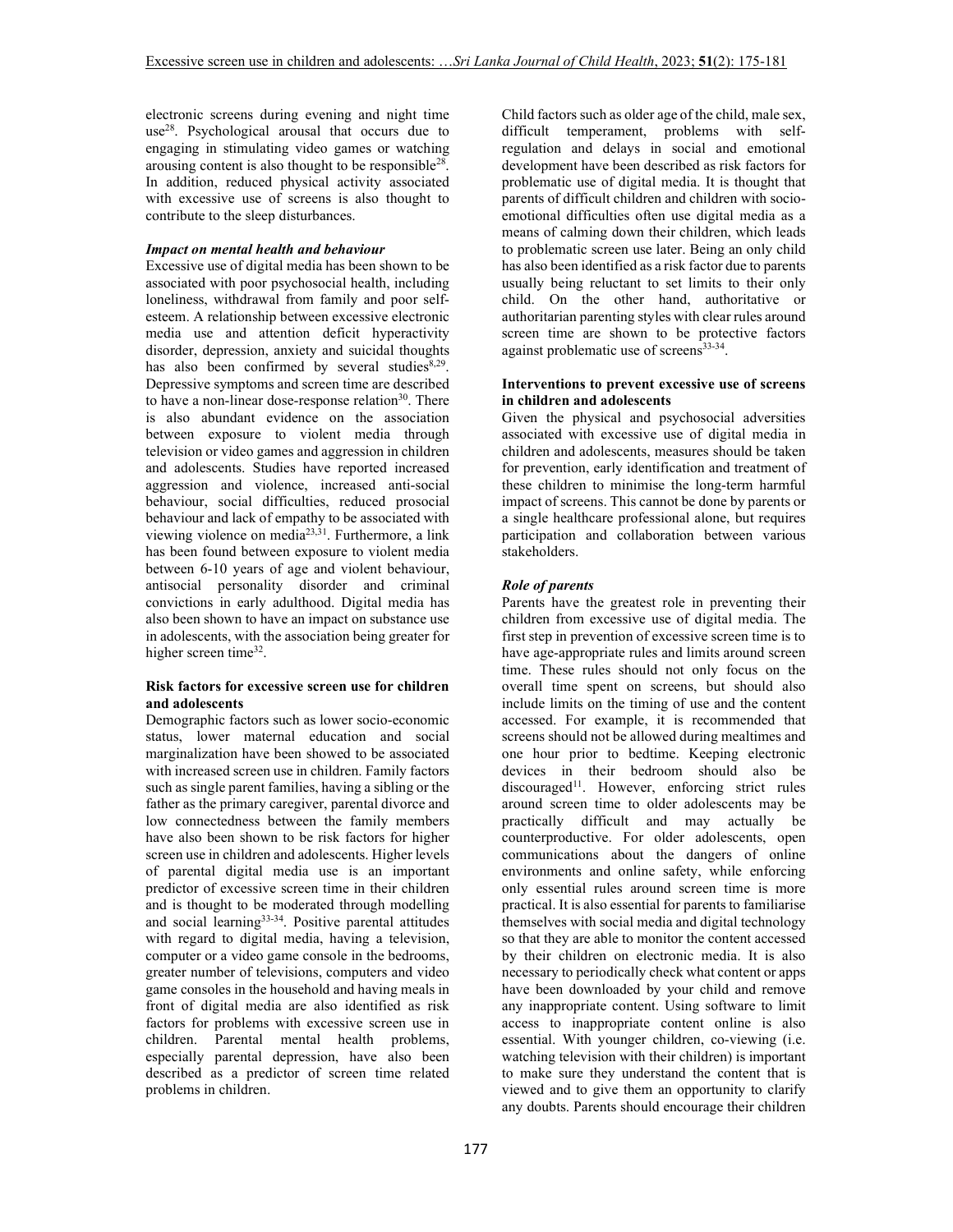to engage in physical activity, hobbies, face-to-face social interactions and screen-free paly. It is also important for parents to spend quality time with their children and build close family relationships. Furthermore, parents should refrain from using electronic screens as a means of controlling difficult behaviour. Finally, it is vital for parents to be vigilant about their own electronic media use and make sure that they model the behaviour that they expect from their children<sup> $11,35$ </sup>.

#### *Role of healthcare workers*

Given the high prevalence of excessive electronic media use in children, healthcare providers working with children need to inquire about the screen time as a part of routine paediatric history taking. A more detailed history on screen time is needed in children and adolescents presenting with autism-like features, developmental delay, headaches and visual problems, due to their clear association with excessive use of electronic media. This will enable early identification of children with screen dependency, allowing early referral to specialised child and adolescent mental health services. Primary healthcare providers and paediatricians have the most contact with children and adolescents and have the chance to provide advice with regard to healthy use of electronic media. Every opportunity should be taken to advise parents about recommended screen times, impact of excessive use of screens and practical strategies to overcome these problems.

#### *Role of government and policy makers*

Clinical experience suggests that the great majority of Sri Lankan parents are unaware of the screen time recommendations. They also have poor awareness on where to obtain such information and what services are available in cases of problematic screen use in children. This is especially difficult since most of the parent education material available online are also in the English language, making it inaccessible to the majority of the parents who are not competent in English. Therefore, policy makers should pay attention to developing culturally appropriate parent educational material in Sinhala and Tamil languages, which is widely accessible to parents of all socio-economic states. One way of achieving this is through incorporating this information into the Child Health Developmental Record (CHDR), which is provided free of charge to all parents. Including this information in the CHDR will help in preventing early exposure to screens and the resulting negative impact on child development. In addition, educational material in the form of leaflets and posters can be prepared and distributed to the child welfare clinics of all the Medical Officer of Health (MOH) areas, to ensure wide availability of this information.

Sri Lanka has a well-established primary healthcare system in maternal and child care. Therefore, these primary healthcare workers have a pivotal role in educating parents about healthy use of digital media. However, clinical experience suggests that there is a lack of awareness about healthy screen use among primary healthcare workers and these workers themselves are unaware of the measures that can be taken to prevent problems related to excessive use of screens. Therefore, widespread awareness programmes aimed at primary healthcare workers, especially public health midwives, is essential to promote healthy screen practices among parents. Similarly, conducting awareness programmes for teachers is also important as they are also in close contact with both children and parents. Teachers should be encouraged to have open communication with parents about balancing their children's screen time with education, leisure and face-to-face interactions. Finally, at present, various online websites and apps are being marketed as 'educational websites/apps' in Sri Lanka. Authorities should take measures to monitor these apps and websites to ensure that they meet the required quality standards.

#### **References**

- 1. Chen W, Adler JL. Assessment of screen exposure in young children, 1997 to 2014. *JAMA Pediatrics* 2019; **173**(4): 391-3. https://doi.org/10.1001/jamapediatrics.201 8.5546 PMid: 30776061 PMCid: PMC6450267
- 2. Bruni O, Malorgio E, Doria M, Finotti E, Spruyt K, Melegari MG, *et al.* Changes in sleep patterns and disturbances in children and adolescents in Italy during the Covid-19 outbreak. Sleep medicine. 09 February 2021. Available from: europepmc.org/article/MED/33618965 https://doi.org/10.1016/j.sleep.2021.02.00 3 PMCid: PMC7871805

- 3. Salmon J, Campbell KJ, Crawford DA. Television viewing habits associated with obesity risk factors: a survey of Melbourne schoolchildren. *Medical Journal of Australia* 2006; **184**(2): 64-7. https://doi.org/10.5694/j.13265377.2006.t b00117.x PMid: 16411870
- 4. Certain LK, Kahn RS. Prevalence, correlates, and trajectory of television viewing among infants and toddlers. *Pediatrics* 2002; **109**(4): 634-42.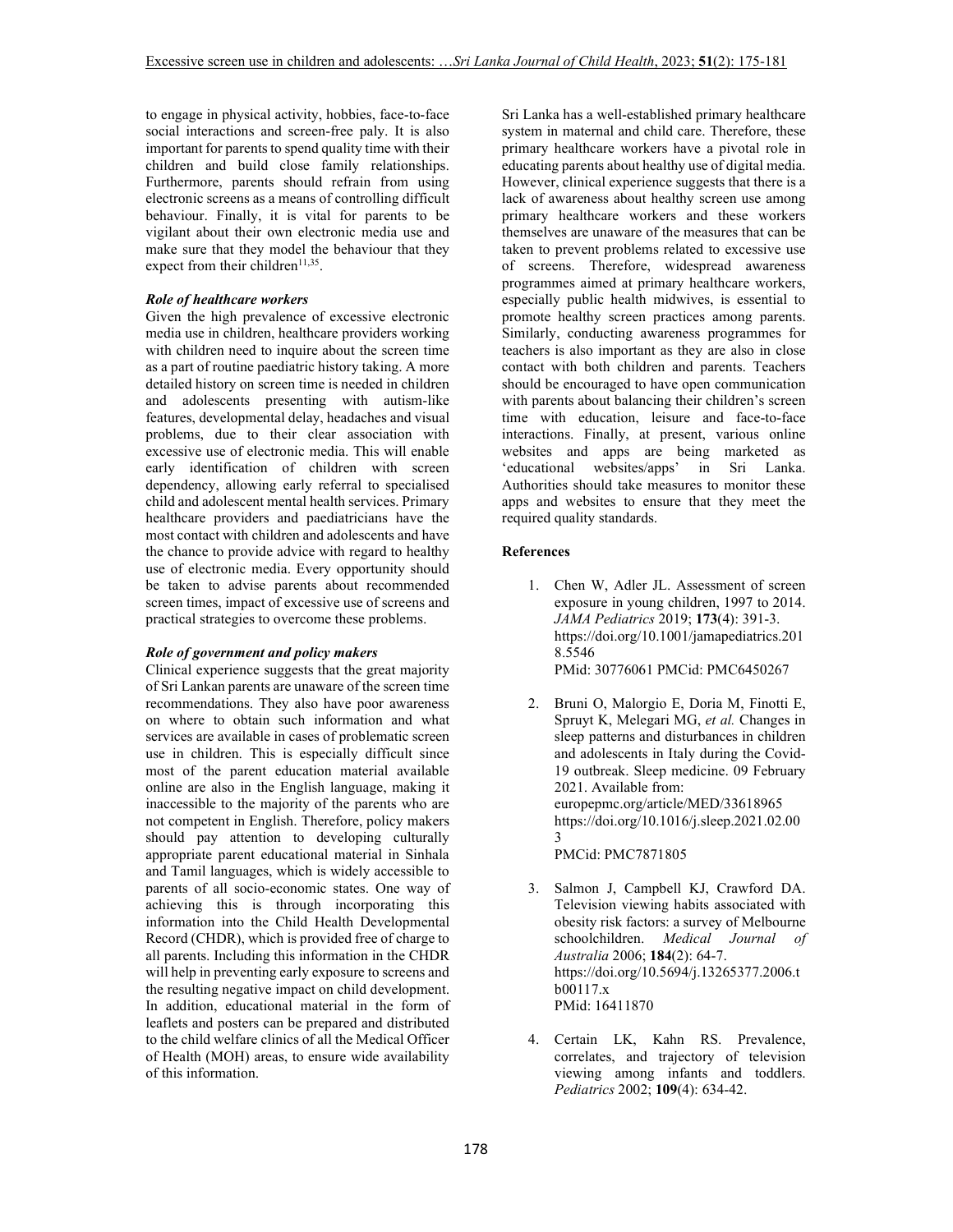https://doi.org/10.1542/peds.109.4.634 PMid: 11927708

- 5. Chonchaiya W, Pruksananonda C. Television viewing associates with delayed language development. *Acta Paediatrica* 2008; **97**(7): 977-82. https://doi.org/10.1111/j.16512227.2008.0 0831.x PMid: 18460044
- 6. Hale L, Guan S. Screen time and sleep among school-aged children and adolescents: a systematic literature review. *Sleep Medicine Reviews* 2015; **21**: 50-8. https://doi.org/10.1016/j.smrv.2014.07.00 7 PMid: 25193149 PMCid: PMC4437561
- 7. Khanna DH, Kapoor P. Is excessive electronic screen exposure one of the culprits for autism spectrum disorder. Available at SSRN 3218711. 2018 July 22 https://doi.org/10.2139/ssrn.3218711
- 8. Lepp A, Barkley JE, Karpinski AC. The relationship between cell phone use, academic performance, anxiety, and satisfaction with life in college students. *Computers in Human Behavior* 2014; **31**: 343-50. https://doi.org/10.1016/j.chb.2013.10.049
- 9. Madigan S, Browne D, Racine N, Mori C, Tough S. Association between screen time and children's performance on a developmental screening test. *JAMA Pediatrics* 2019; **173**(3): 244-50. https://doi.org/10.1001/jamapediatrics.201 8.5056 PMid: 30688984 PMCid: PMC6439882
- 10. Maras D, Flament MF, Murray M, Buchholz A, Henderson KA, Obeid N, *et al*. Screen time is associated with depression and anxiety in Canadian youth. *Preventive Medicine* 2015; **73**: 133-8. https://doi.org/10.1016/j.ypmed.2015.01.0 29 PMid: 25657166
- 11. Chassiakos YLR, Radesky J, Christakis D, Moreno MA, Cross C. Children and adolescents and digital media. *Pediatrics*  2016;138(5): e20162593. https://doi.org/10.1542/peds.2016-2593 PMid: 27940795
- 12. Sinnarajah K, Balachandran K, Thuraisingham T. Association of screen

time with academic performance and behaviour among primary school children of Kandy district Sri Lanka. *Open Journal of Pediatrics and Child Health* 2019; **4**(1): 47-52.

13. Denipitiya D, Fernando M, Wickramasinghe P. Technological and electronic communication device addiction<br>and its associated physical and and its associated physical and psychosocial comorbidity among obese and overweight children aged 10 to 14 years, who attend the nutrition clinic at Colombo North Teaching Hospital. Sri Lanka *Journal of Child Health* 2020; **49**(4): 375-82.

https://doi.org/10.4038/sljch.v49i4.9270

- 14. Padeniya A, Kumarathunga R, Dissanayake W, Jayawardhana P, Nuwandika C, Rathnayeka T, *et al*. Patterns of television viewing and associated factors among adolescent school children in the Anuradhapura Educational Zone, Sri Lanka. *Sri Lanka Journal of Child Health* 2019; **48**(4): 292-9.
- 15. Webster EK, Martin CK, Staiano AE. Fundamental motor skills, screen-time, and physical activity in preschoolers. *Journal of Sport and Health Science* 2019; **8**(2): 114-21. https://doi.org/10.1016/j.jshs.2018.11.006 PMid: 30997257 PMCid: PMC6450921
- 16. Pagani LS, Fitzpatrick C, Barnett TA. Early childhood television viewing and kindergarten entry readiness. *Pediatric Research* 2013; **74**(3): 350-5. https://doi.org/10.1038/pr.2013.105 PMid: 23788060
- 17. Zimmerman FJ, Christakis DA. Associations between content types of early media exposure and subsequent attentional problems. *Pediatrics* 2007; **120**(5): 986-92. https://doi.org/10.1542/peds.2006-3322 PMid: 17974735
- 18. Neophytou E, Manwell LA, Eikelboom R. Effects of excessive screen time on neurodevelopment, learning, memory, mental health, and neurodegeneration: A scoping review. I*nternational Journal of Mental Health and Addiction* 2019:1-21. https://doi.org/10.1007/s11469-019- 00182-2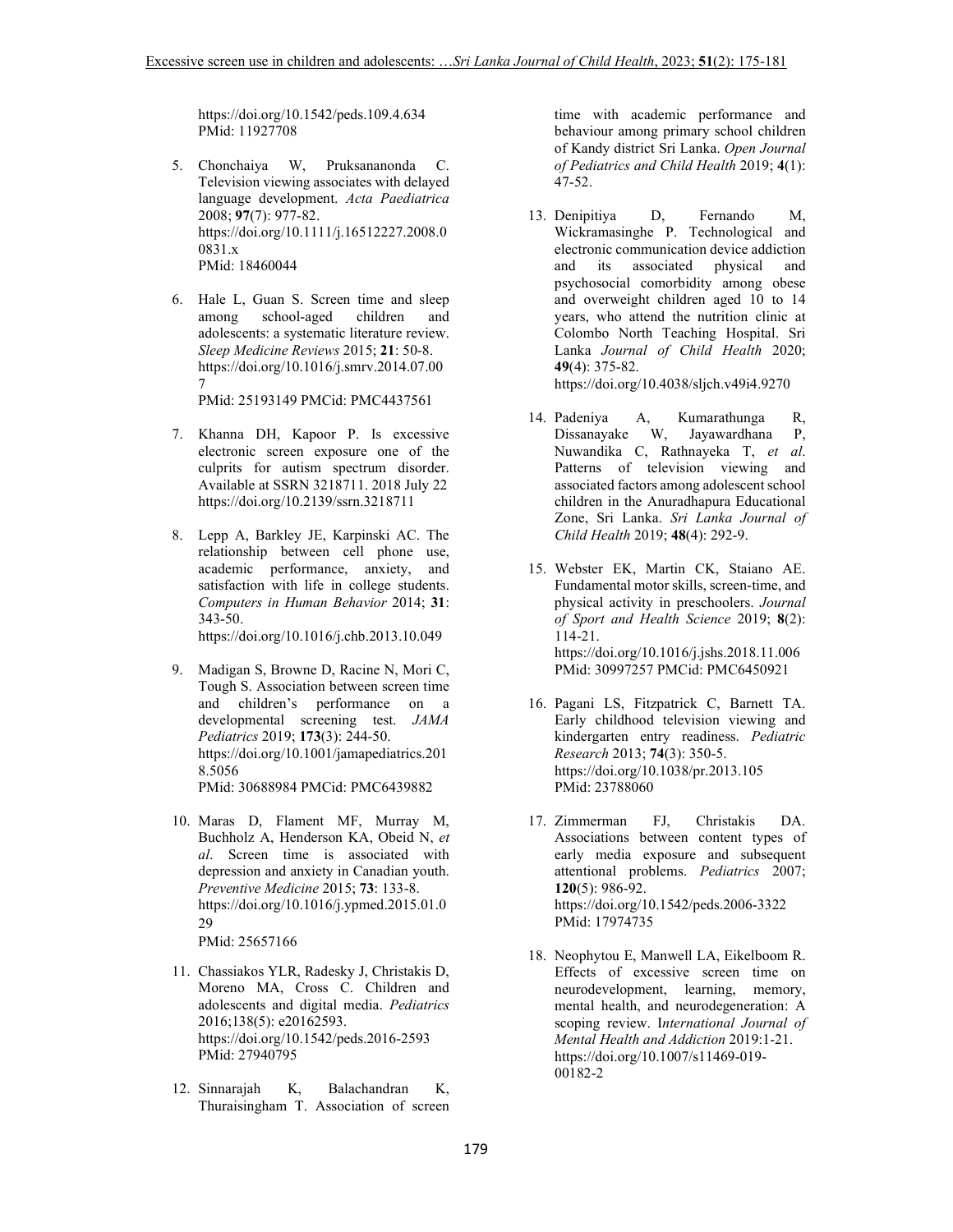- 19. Hermawati D, Rahmadi FA, Sumekar TA, Winarni TI. Early electronic screen exposure and autistic-like symptoms. *Intractable & Rare Diseases Research*  2018; **7**(1): 69-71. https://doi.org/10.5582/irdr.2018.01007 PMid: 29552452 PMCid: PMC5849631
- 20. Barr R. Memory constraints on infant learning from picture books, television, and touchscreens. *Child Development Perspectives* 2013; **7**(4): 205-10. https://doi.org/10.1111/cdep.12041
- 21. Brown A. Council on communications and media. Media use by children younger than 2 years. *Pediatrics* 2011; **128**(5): 1040-5. https://doi.org/10.1542/peds.2011-1753 PMid: 22007002
- 22. Adelantado-Renau M, Moliner-Urdiales D, Cavero-Redondo I, Beltran-Valls MR, Martínez-Vizcaíno V, Álvarez-Bueno C. Association between screen media use and academic performance among children and adolescents: a systematic review and metaanalysis. *JAMA Pediatrics* 2019; **173**(11): 1058-67. https://doi.org/10.1001/jamapediatrics.201 9.3176 PMid: 31545344 PMCid: PMC6764013

- 23. Lissak G. Adverse physiological and psychological effects of screen time on children and adolescents: Literature review and case study. *Environmental Research*  2018; **164**: 149-57. https://doi.org/10.1016/j.envres.2018.01.0 15 PMid: 29499467
- 24. Kapoula Z, Ward LM. An underappreciated consequence of the COVID-19 pandemic: Excessive screen time disrupts normal oculomotor development. *Research Journal of Clinical Pediatrics* 2020; S1.
- 25. Rechichi C, De Mojà G, Aragona P. Video game vision syndrome: a new clinical picture in children? *Journal of Pediatric Ophthalmology & Strabismus* 2017; **54**(6): 346-55. https://doi.org/10.3928/019139132017051 0-01 PMid: 28850642
- 26. Falkenberg HK, Johansen TR, Thorud HMS. Headache, eyestrain, and musculoskeletal symptoms in relation to

smartphone and tablet use in healthy adolescents. 2020. https://doi.org/10.5384/sjovs.vol13i2p8-14

- 27. Magee CA, Lee JK, Vella SA. Bidirectional relationships between sleep duration and screen time in early childhood. *JAMA Pediatrics* 2014; **168**(5): 465-70. https://doi.org/10.1001/jamapediatrics.201 3.4183 PMid: 24589672
- 28. Cheung CH, Bedford R, De Urabain IRS, Karmiloff-Smith A, Smith TJ. Daily touchscreen use in infants and toddlers is associated with reduced sleep and delayed sleep onset. *Scientific Reports* 2017; **7**(1):1-7. https://doi.org/10.1038/srep46104 PMid: 28406474 PMCid: PMC5390665
- 29. Tamana SK, Ezeugwu V, Chikuma J, Lefebvre DL, Azad MB, Moraes TJ, *et al*. Screen-time is associated with inattention problems in preschoolers: Results from the CHILD birth cohort study. *PloS one* 2019; **14**(4): e0213995. https://doi.org/10.1371/journal.pone.0213 995 PMid: 30995220 PMCid: PMC6469768
- 30. Liu M, Wu L, Yao S. Dose–response association of screen time-based sedentary behaviour in children and adolescents and depression: a meta-analysis of observational studies. *British Journal of Sports Medicine* 2016; **5**0(20): 1252-8. https://doi.org/10.1136/bjsports-2015- 095084 PMid: 26552416 PMCid: PMC4977203
- 31. Palaus M, Marron EM, Viejo-Sobera R, Redolar-Ripoll D. Neural basis of video gaming: A systematic review. *Frontiers in Human Neuroscience* 2017; **11**: 248. https://doi.org/10.3389/fnhum.2017.00248 PMid: 28588464 PMCid: PMC5438999
- 32. Gommans R, Stevens GW, Finne E, Cillessen AH, Boniel-Nissim M, ter Bogt TF. Frequent electronic media communication with friends is associated with higher adolescent substance use. *International Journal of Public Health* 2015; **60**(2): 167-77. https://doi.org/10.1007/s00038-014-0624-  $\Omega$ PMid: 25471077